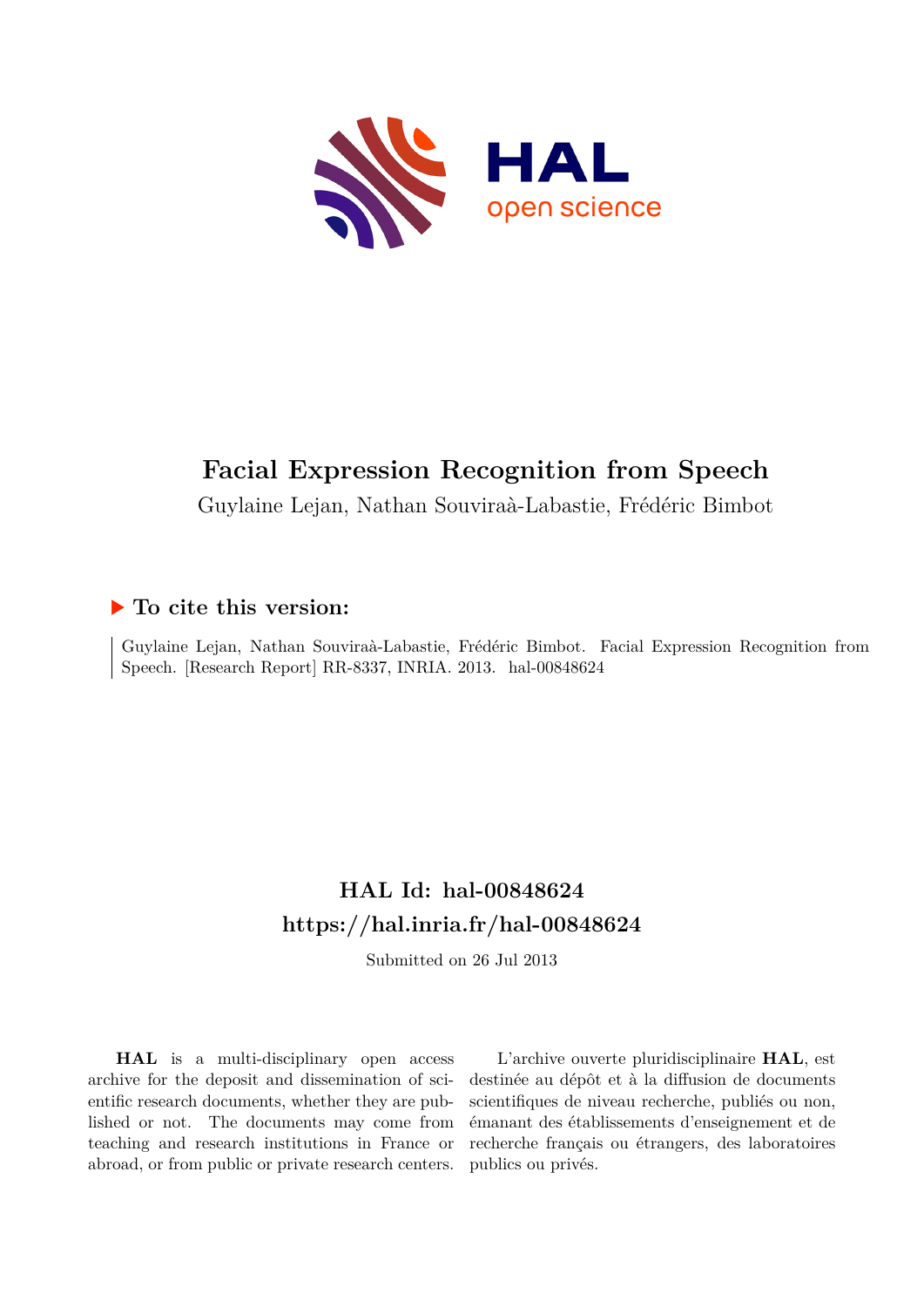

 $\overline{\phantom{a}}$ 

# **Facial expression recognition from speech**

Guylaine Lejan , Nathan Souviraà-Labastie , Frédéric Bimbot

## **RESEARCH REPORT**

**N° 8337** 

26/07/2013 Project-Team PANAMA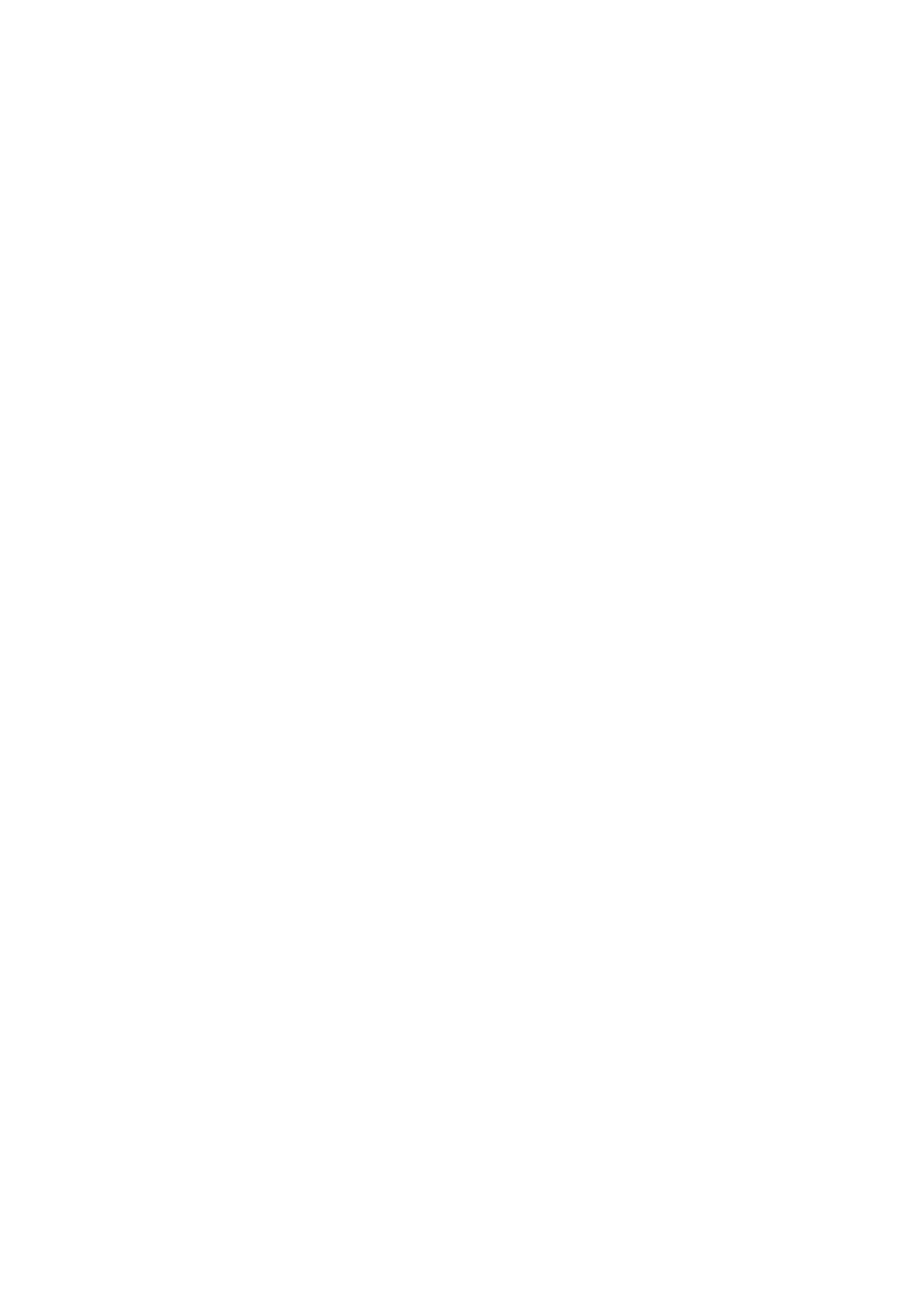## **Facial expression recognition from speech**

## Guylaine Lejan<sup>1</sup>, Nathan Souviraà-Labastie<sup>2</sup>, Frédéric Bimbot<sup>3</sup> Project-Teams PANAMA

Research Report  $N^{\circ}$  8337 - 26/07/2013 - 14 pages.

**Abstract:** In this document, we present a facial expression recognition method developed during the ReV-TV project by the Metiss team. First we detail the representation of facial expressions, then the database construction, the audio features and the classifier used.

**Key-words:** Facial expression recognition, speech processing

 $^1$  INRIA Centre de Rennes – Bretagne Atlantique – guylaine.lejan@inria.fr

<sup>2</sup> IRISA/Université de Rennes 1 – nathan.souviraa-labastie@irisa.fr

<sup>3</sup> IRISA/CNRS UMR 6074– frederic.bimbot@irisa.fr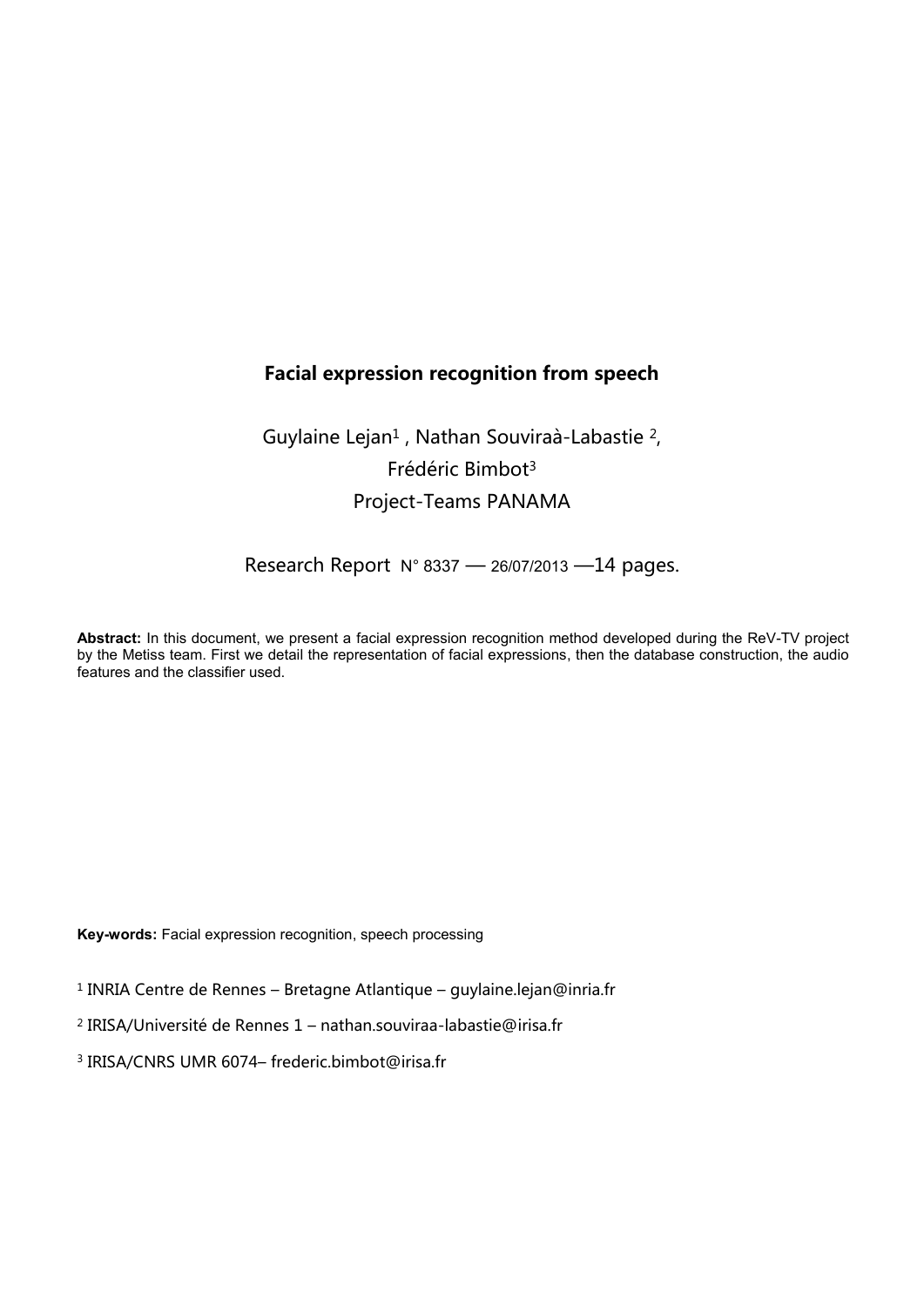

# RESEARCH CENTRE<br>BRETAGNE ATALANTIQUE

Campus universitaire de Beaulieu 35042 Rennes Cedex France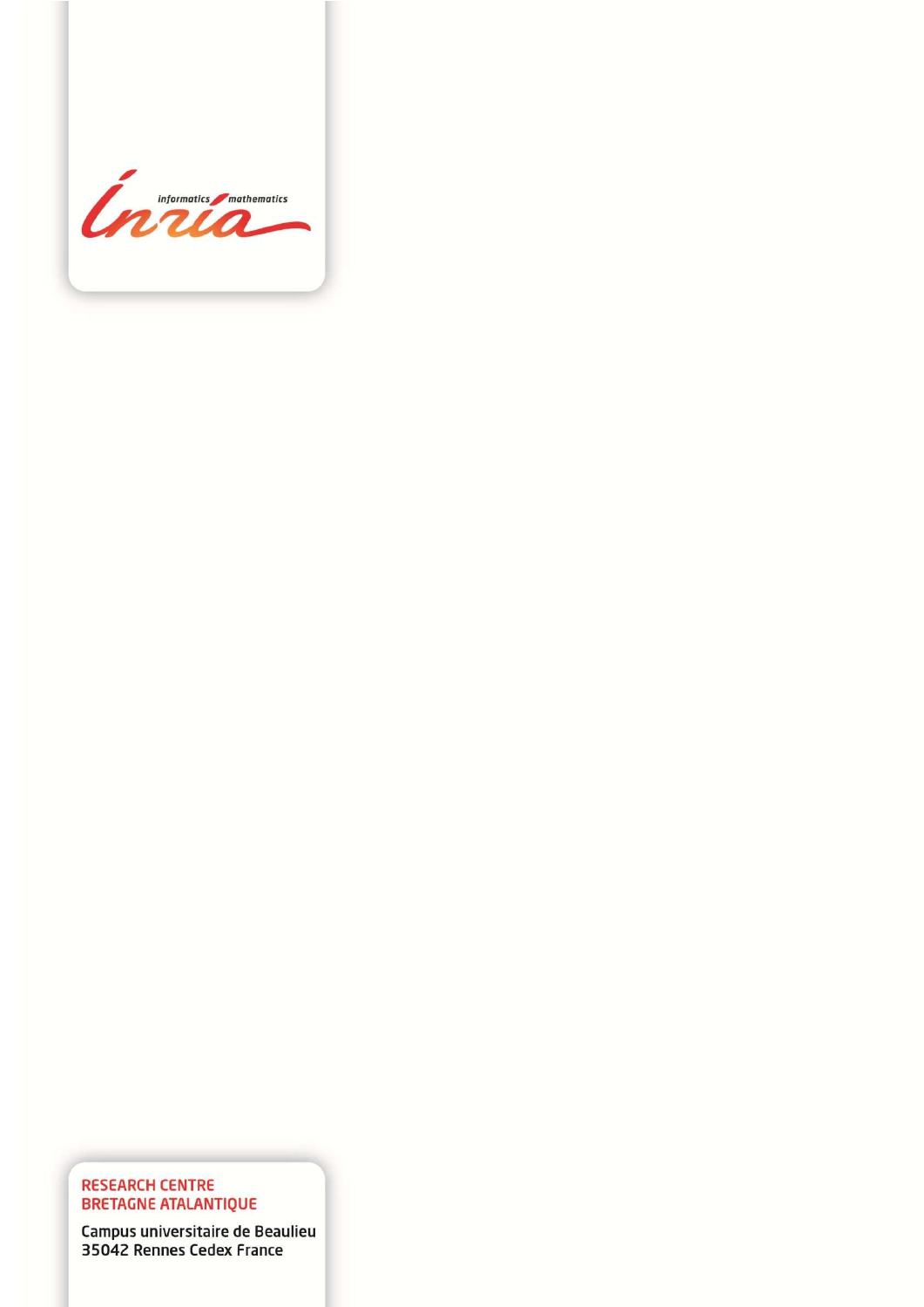### Reconnaissance d'expression faciale à partir du signal de parole

**Résumé :** Nous présentons dans ce document une méthode de reconnaissance d'expressions faciales développée dans le cadre du projet ReV-TV par l'équipe METISS. Nous expliquons tout d'abord pourquoi cette représentation par expressions faciales a été choisi, avant de présenter la construction de la base de données, les paramètres audio et les méthodes de classification utilisées.

**Mots clés :** Reconnaissance d'expressions faciales, traitement de la parole.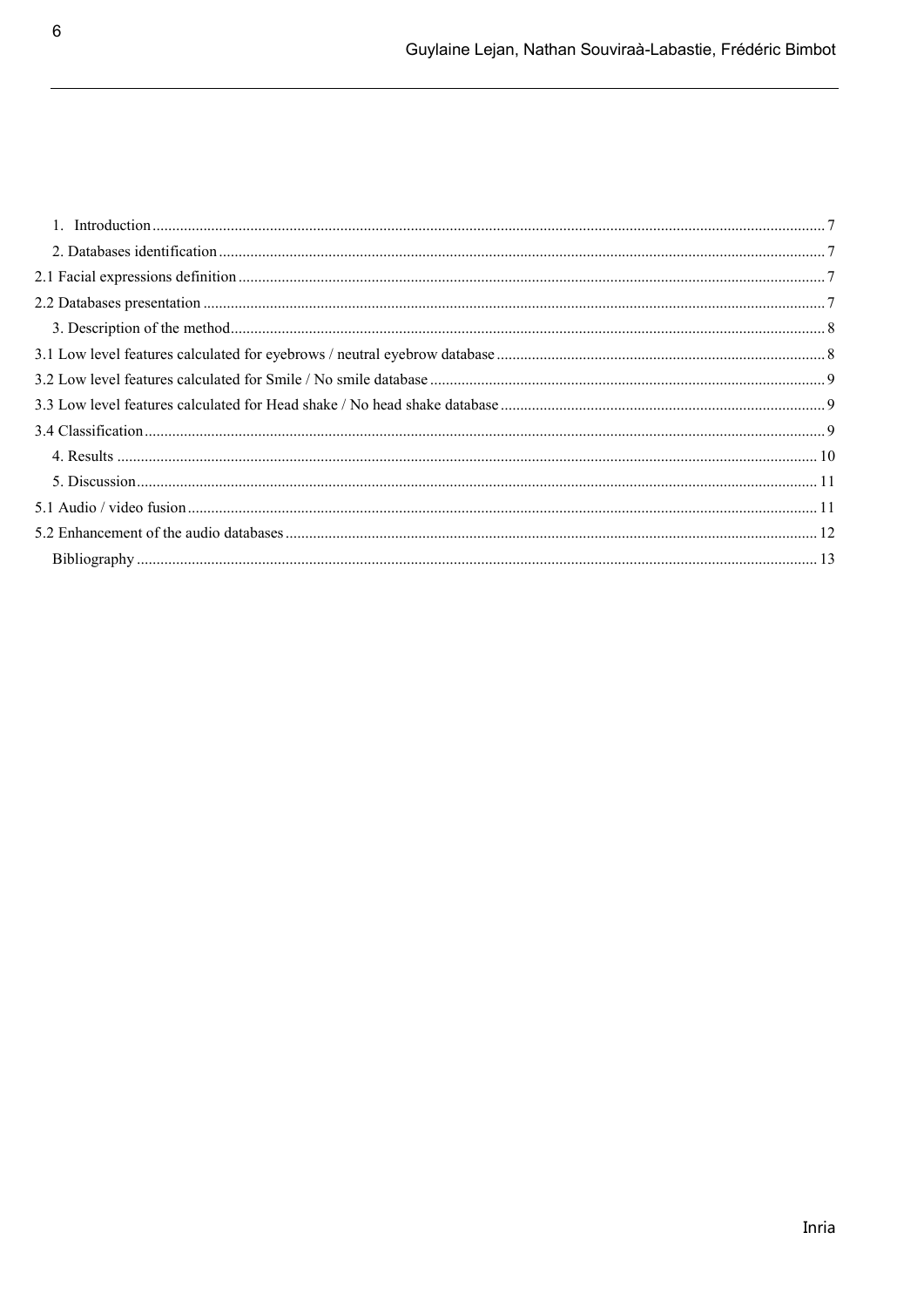## **1. Introduction**

<span id="page-7-0"></span>Lip synchronization method developed during the ReV-TV project are able to control in real time the mouth of a virtual character (avatar) from speech but don' t give information on the emotional state of the player, and thus don't allow to display emotion on the avatar's face. Emotion's identification from speech have been the subject of many publications [1] [2] but also subject of many controversy especially regarding the definition and the classification of the different emotions. Most of this publications identify the emotions in a finite number of classes and are often based on discrete emotions [3] (joy, anger, fear, sadness, surprise, disgust). These discrete emotions are sometimes difficult to recognized from players of TV-show, like anger, disgust or fear. Other studies have shown that emotions can be quantified into a continuous space instead of a discrete space [4][5][6].

 To get rid of these difficulties, we present here a first prospective study based on the detection of facial characteristics of the most observed facial expressions from players of TV-show, only from speech. For this purpose, we have analyzed video sequences and identified these characteristics (shake of the head, smile, eyebrow position, ...). Then we propose a detection method.

### <span id="page-7-1"></span>**2. Databases identification**

#### 2.1 Facial expressions definition

<span id="page-7-2"></span>We decide to not recognize the 6 basic emotions (joy, anger, fear, sadness, surprise, disgust) or any other set defined with more or less subjectivity. The most frequently observed facial characteristics have been selected from the main characteristics of the face (the mouth, the eyebrows, the eyes and the head) :

- Eyebrows : 4 positions have been identified (up, frowned, lightly up, movement up to down) in case as surprise, deception or questioning. We observe frequently different positions (frowned or up) for the same emotions with different players.
- Mouth : Stretch (smile) more or less important, slant position, plout, tight-lipped, stretch toward the bottom as in the disappointment, opening more or less large.
- Shake of the head to confirm an assertion or in case of a refusal or a disagreement.
- Eyes: opening of the eyes (wide, medium, little), blinking, movement of the eyes (searching, reflecting, shy, to side)

We choose to simplify this set of facial characteristics to focus on three of them: an eyebrow position that differ from a neutral position, the smile and the shake of the head. This set of facial characteristics let us represent in a global fashion the principal emotions. Given the fact that those characteristics are not linked, we decide to create three distinct databases.

#### 2.2 Databases presentation

<span id="page-7-3"></span>We first have segmented TV-shows ("Roue de la fortune", "Les Z' Amours", "Tout le monde veut prendre sa place"), into sequences that contained the player's responses to the anchor. Those sequences are then classified and segmented more precisely according to the set of three main characteritics presented previously. It's worth noting that those sequences are very short especially for head shaking and eyebrows movement. Furthermore, other sequences are picked up to represent the neutral state or emotion. In the end, only the audio record is kept to create the databases. Training and test databases are extracted from different TV-show to insure a good generalization of the model.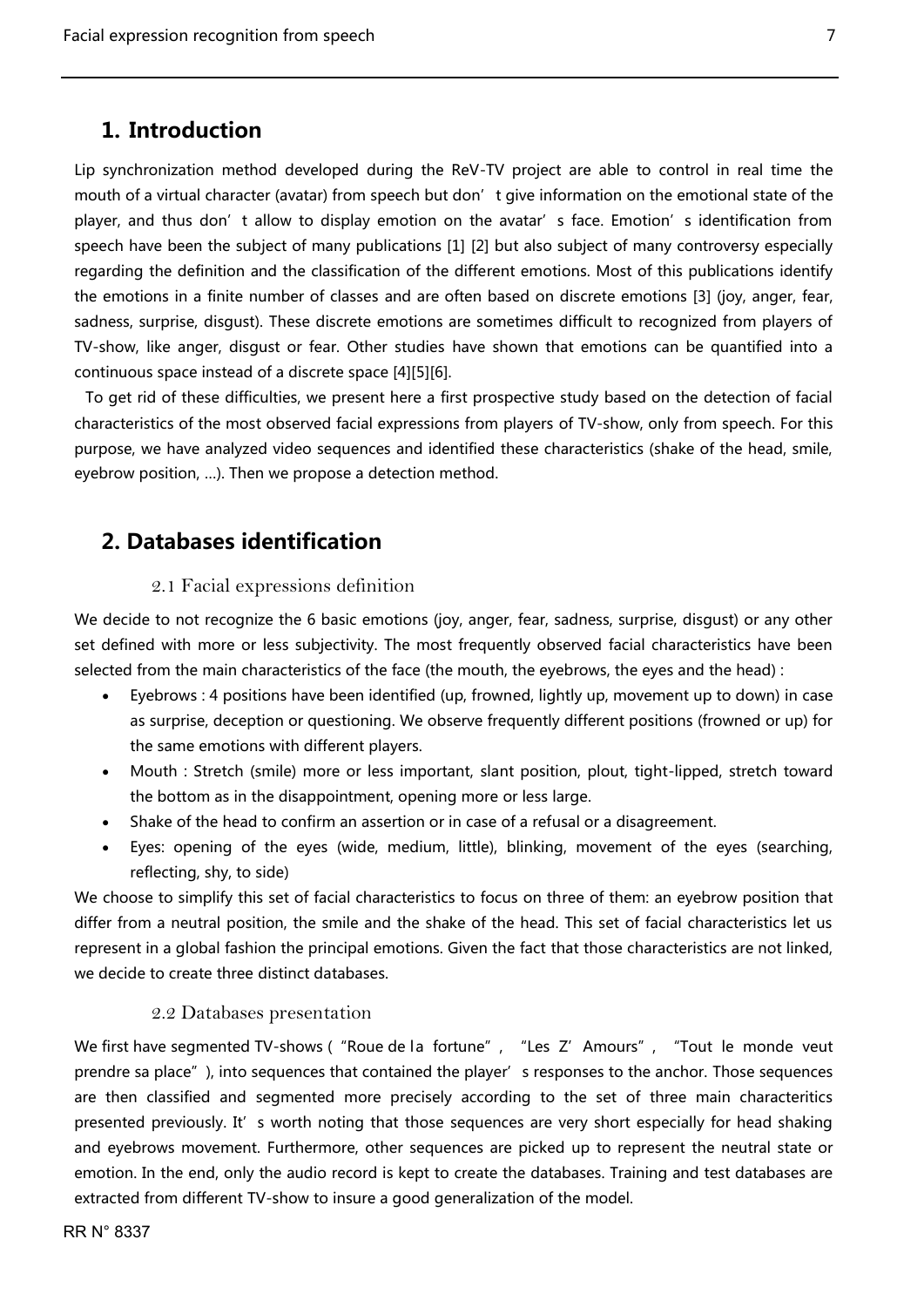<span id="page-8-2"></span> For each frame, of 40ms with 10ms of overlap, low-level features and their first derivative are calculated. Statistical properties of frames of 500ms with 10ms overlap are then extracted. The dimension of the final feature vector is not dependent of the length of the sentence. The number of extracted frames from the different databases are given in [Table 1](#page-8-2).

| Corpus                          | Training set | Test set   |
|---------------------------------|--------------|------------|
| Smile/No smile                  | 4738 / 6084  | 1764 / 770 |
| Eyebrows/ Neutral eyebrows      | 2798 / 3240  | 1904 / 686 |
| Head shacking/ No head shacking | 565 / 2215   | 802 / 1342 |

**Table 1. Size in term of number of samples of the used databases.** 

## <span id="page-8-0"></span>**3. Description of the method**

<span id="page-8-1"></span>In this part, we present the different features relevant for the detection of each facial characteristics, respectively named "Smile", "Eyebrows", "Head-shaking".

3.1 Low level features calculated for eyebrows / neutral eyebrow database

Eyebrows movement often appear with a change of intonation in the speaker voice: going up during a question or going down during an assertion. There is also tags such as "eehh" (in French) that indicate indecision or reflection. For this reason, low-level features in time and frequency domain have been calculated.

Following low level features have been calculated on eyebrow / neutral eyebrow database :

- Probability of voicing
- **ZCR (Zero Crossing Rate)**
- Intensity
- 12 MFCCs (Mel Frequency Cepstral Coefficients)
- 8 LSP (Line Spectral Pairs)
- Pitch (F0),
- F0 envelope.

The following 15 fonctions have been used on the 25 low level features to characterise 500ms frames :

- Valeurs extrêmes :
	- o Maximum,
	- o Minimum,
	- o Range (max-min),
	- o Relative position of the maximum,
	- $\circ$  Relative position of the minimum,
	- o Arithmetic mean.
- Moments
	- o Standard deviation,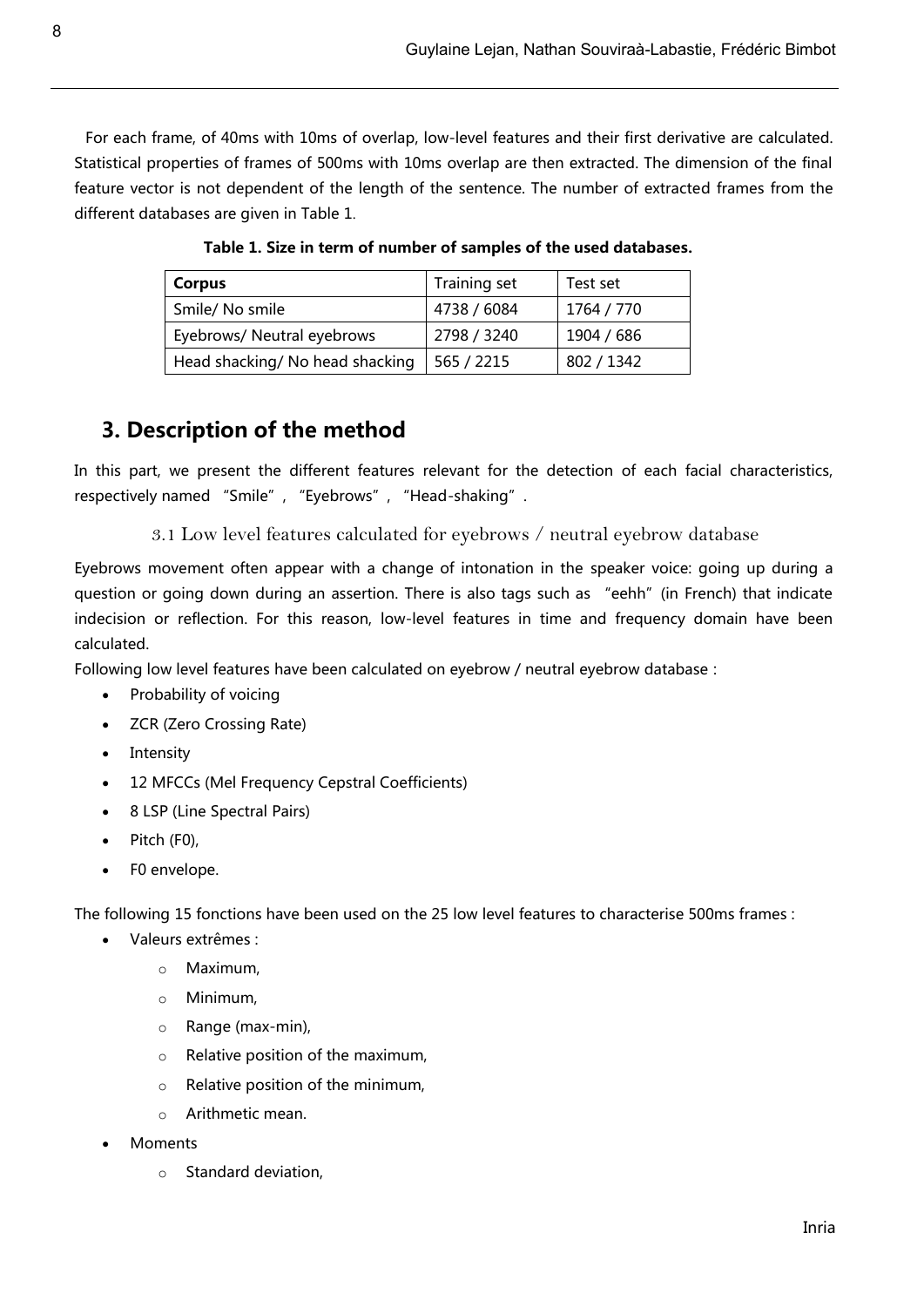- o Skewness,
- o Kurtosis.
- Percentiles
	- $\circ$  The 3 quartiles (q1, q2, q3),
	- o Inter-quartiles range  $(q2 q1, q3 q2, q3 q1)$ .
- Regression terms (linear approximation)
	- o Gradient a (linear regression),
	- o Offset b (linear regression), a et b give the equation of the linear regression line,
	- o Linear error between the contour and the linear regression line,
	- o Squared error between the contour and the linear regression line.

<span id="page-9-0"></span>This 15 functions are used over the first 25 features and their first derivative. In the end, the feature vector dimension is 750 ( (25+25)\*15) ).

3.2 Low level features calculated for Smile / No smile database

Smile detection has been the subject of a lot of research. Four frequently [7][8] used type of low level features have been selected:

- Probability of voicing
- 12 MFCCs (Mel Frequency Cepstral Coefficients)
- $\bullet$  Pitch (F0),
- F0 envelope.

All the statistic functions used for eyebrow / neutral eyebrow database excepting the regression terms are also used on the Smile / No smile database. This 11 functions are used over the 15 features and their first derivative. In the end, the feature vector dimension is 330 ( (15+15)\*11) ).

3.3 Low level features calculated for Head shake / No head shake database

<span id="page-9-1"></span>Head shake is generally observed when an assertion or a protest needs to be reinforced. The intonation of the voice change then (going down or up)quite quickly. Hence, the five following features have been selected :

- Intensity
- Probability of voicing
- **ZCR (Zero Crossing Rate)**
- $\bullet$  Pitch (F0),
- F0 envelope.

<span id="page-9-2"></span>The 15 statistic functions are used over this 5 features and their first derivative. In the end, the feature vector dimension is 150 ( (5+5)\*15) ).

#### 3.4 Classification

Experiments have been done to determine which classifier would fit the best among the following classifiers :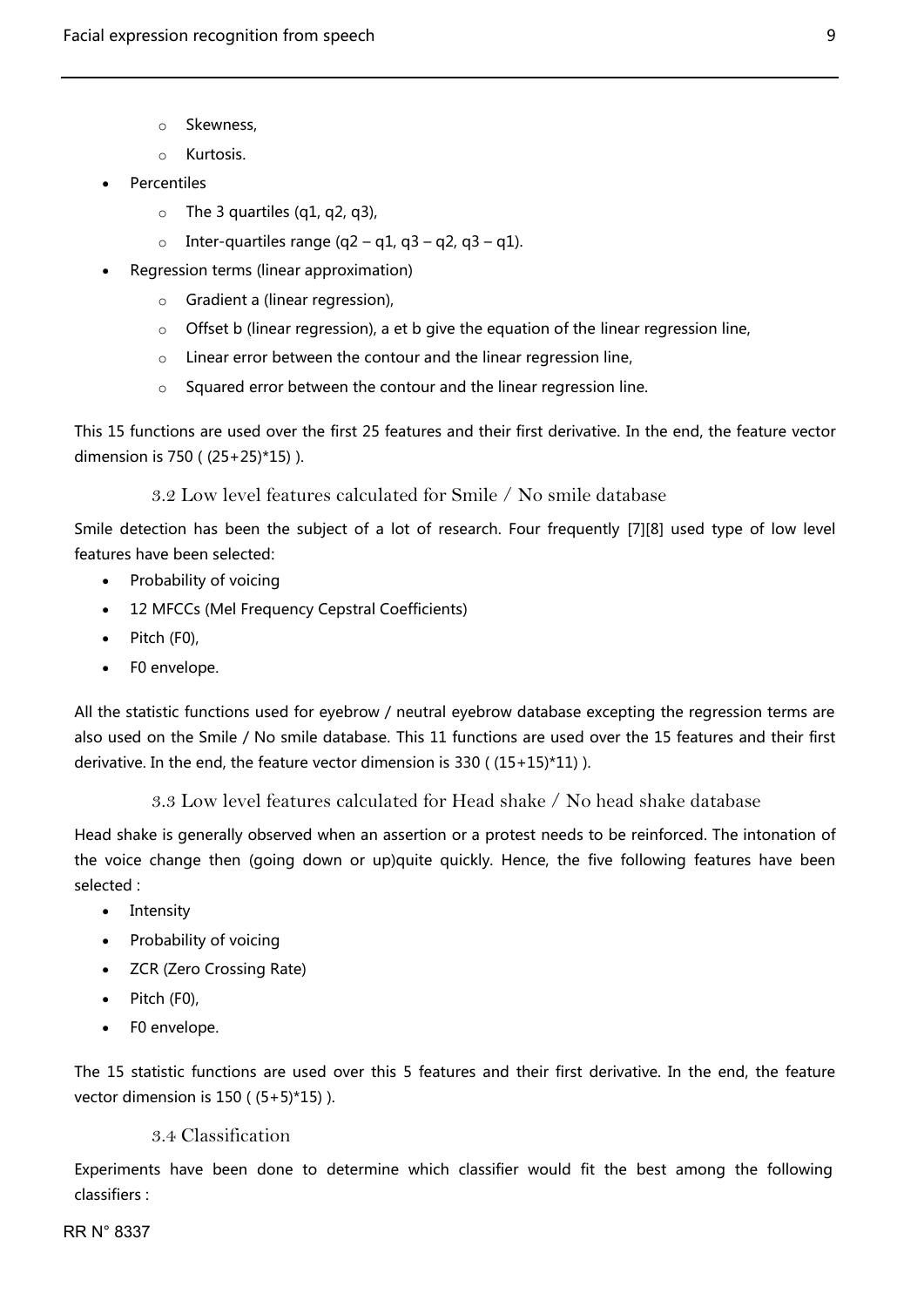- Multi Layer Perceptron (MLP) (a basic Artificial Neural Network (ANN)) with a number of hidden neurons equal to the sum of the number of input and output of the network divided by two (i.e. the size of the feature vector plus 2 divided by 2).
- A MLP with it number of hidden neurons fixed at 200 in order to limit the number of free parameters and so the number of needed training samples for the training.
- The RepTree of Weka tool associated with Bagging (Bootstrap aggregating) [9]. The RepTree is a fast variant of the C4.5 algorithm [10]. The pruning is done by a cross-validation method. The target of the bagging is to tackle the instability of the classifier. For example, if a minor change of the data cause an important change of the model.

## <span id="page-10-0"></span>**4. Results**

For each experiment ("Smile", "Eyebrows", "Head shake"), one classifier have been trained on the train set ( $cf$ . [Table 1\)](#page-8-2). Each classifier has two output classes (presence or absence). Then the classifiers have been tested on associated test set.

<span id="page-10-1"></span>[Table 2,](#page-10-1) [Table 3](#page-10-2) and [Table 4](#page-10-3) show results from these experiments :

| <b>Head shake</b> | MLP() | MLP(200) | Bagging +RepTree |
|-------------------|-------|----------|------------------|
| % Correct         | 61.66 | 61.94    | 58.07            |
| Precision         | 0.68  | 0.69     | 0.46             |
| Recall            | 0.61  | 0.62     | 0.72             |
| F-score           | 0.62  | 0.62     | 0.56             |

**Table 2: Classification results of the head shake detection** 

<span id="page-10-2"></span>

| <b>Smile</b> | MLP() | MLP(200) | Bagging +RepTree |
|--------------|-------|----------|------------------|
| % Correct    | 65.15 | 64.05    | 57.18            |
| Precision    | 0.69  | 0.68     | 0.69             |
| Recall       | 0.65  | 0.64     | 0.70             |
| F-score      | 0.66  | 0.65     | 0.69             |

**Table 3: Classification results of the smile detection** 

#### **Table 4: Classification results of the eyebrow detection**

<span id="page-10-3"></span>

| Eyebrow   | MLP() | MLP(200) | Bagging +RepTree |
|-----------|-------|----------|------------------|
| % Correct | 69.74 | 69.98    | 69.85            |
| Precision | 0.66  | 0.66     | 0.70             |
| Recall    | 0.70  | 0.70     | 0.98             |
| F-score   | 0.66  | 0.66     | 0.82             |

Differences between the different classifiers are short, with higher scores for MLPs. Results are promising and provide a new simple way to represent emotions by using the prediction of facial characteristics.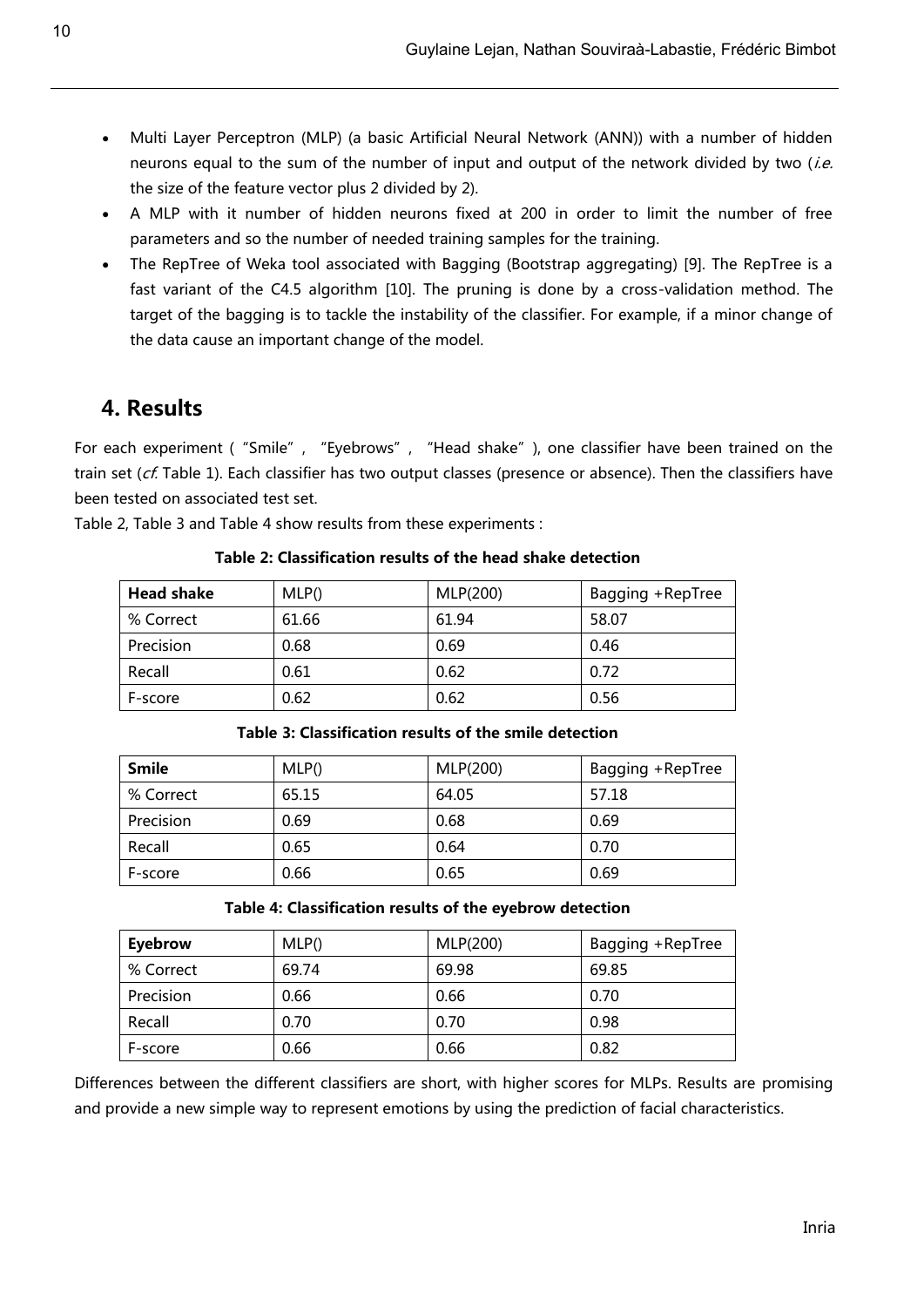## <span id="page-11-0"></span>**5. Discussion**

#### 5.1 Audio / video fusion

<span id="page-11-1"></span>Actual video analysis is based on the detection of the discrete set of emotional states defined by Ekman[3] : joy, anger, fear, sadness, surprise, disgust. Concerning the ReV-TV project, this set can be reduce to joy, sadness, surprise, and fear. Indeed, disgust and anger are not often observed during TV-show. A specific video analysis aims at recognizing those discrete emotions. The video analysis performances can be increase by the addition of audio information, typically those presented in this document : "Smile", "Eyebrows", "Head shake". Smile detection can be combined with joy detection, "eyebrow" with the surprise, sadness, or even fear detection, the "head shake" can provide additional information about the confidence of the player. Then Each of those sub-system can drive independently the avatar's head.

Regarding the fusions between the audio and video modality, two possibilities are possible: early fusion and late fusion. In the first case, the feature vectors are present simultaneously to a same classifier. In the second case the two feature vectors are presented separately to two different classifiers, and the fusion is done a posteriori. In the case of semantic analysis of video, [11] shows that when late fusion perform better, the difference is more important. Furthermore early fusion has two other disadvantages. The increase of the input feature vector lead to a more complex classifier in terms of number of hidden unit (and so the number of training samples). The constraints of the ReV-TV project involve a low resource method. The second disadvantage is that it is necessary to synchronize the data (the feature vectors) coming from the audio and the video. The late fusion is therefore the chosen solution.

Another way to improve the recognition is to take into account the game context. The use of a priori knowledge, such as game's situation (answer expectation, good answer, ...) is quite well adapted to the bayesian inference scheme. [Figure 1](#page-12-1) show an example of decomposition of the French game "Motus".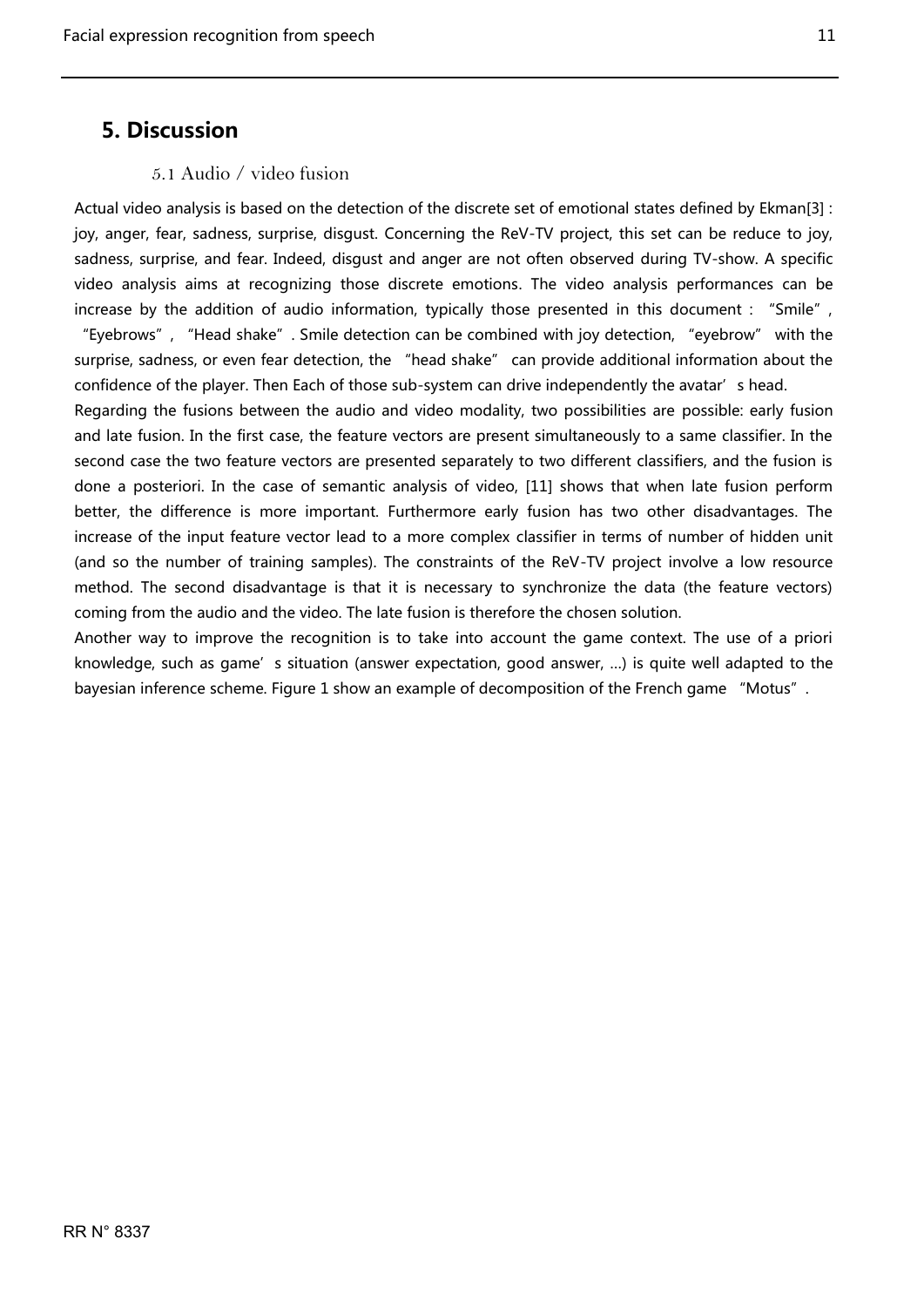

#### - Finale = phase de jeu x10 pendant 5 minutes

#### **Figure 1: Game dissociated in state for helping emotion classification**

5.2 Enhancement of the audio databases

<span id="page-12-1"></span><span id="page-12-0"></span>The following axes of enhancement could constitute a base for future work:

- Selection of features among the actual set to provide a representation easier to use
- Complete the databases with other kind of TV-show
- Use of a larger choice of facial feature for the smile and eyebrows : If smile:
	- o Wide smile (laugh) (S1)
	- o Bright smile (S2)
	- o Timid smile (S3)

If eyebrows:

- $\circ$  Up and fixed eyebrows (surprise)(SL1)
- o Frowned and up eyebrows (sadness, deception)(SL2)
- o Timid smile (questioning, doubt)(S3)
- As a result of the use of such set of facial feature, a priori knowledge could be added to the animation such as:
	- o If S1 detected then SL1 or neutral
	- o If S2 detected then SL1 or SL2 or neutral
	- o If S3 detected then SL1 or SL2 or SL3 or neutral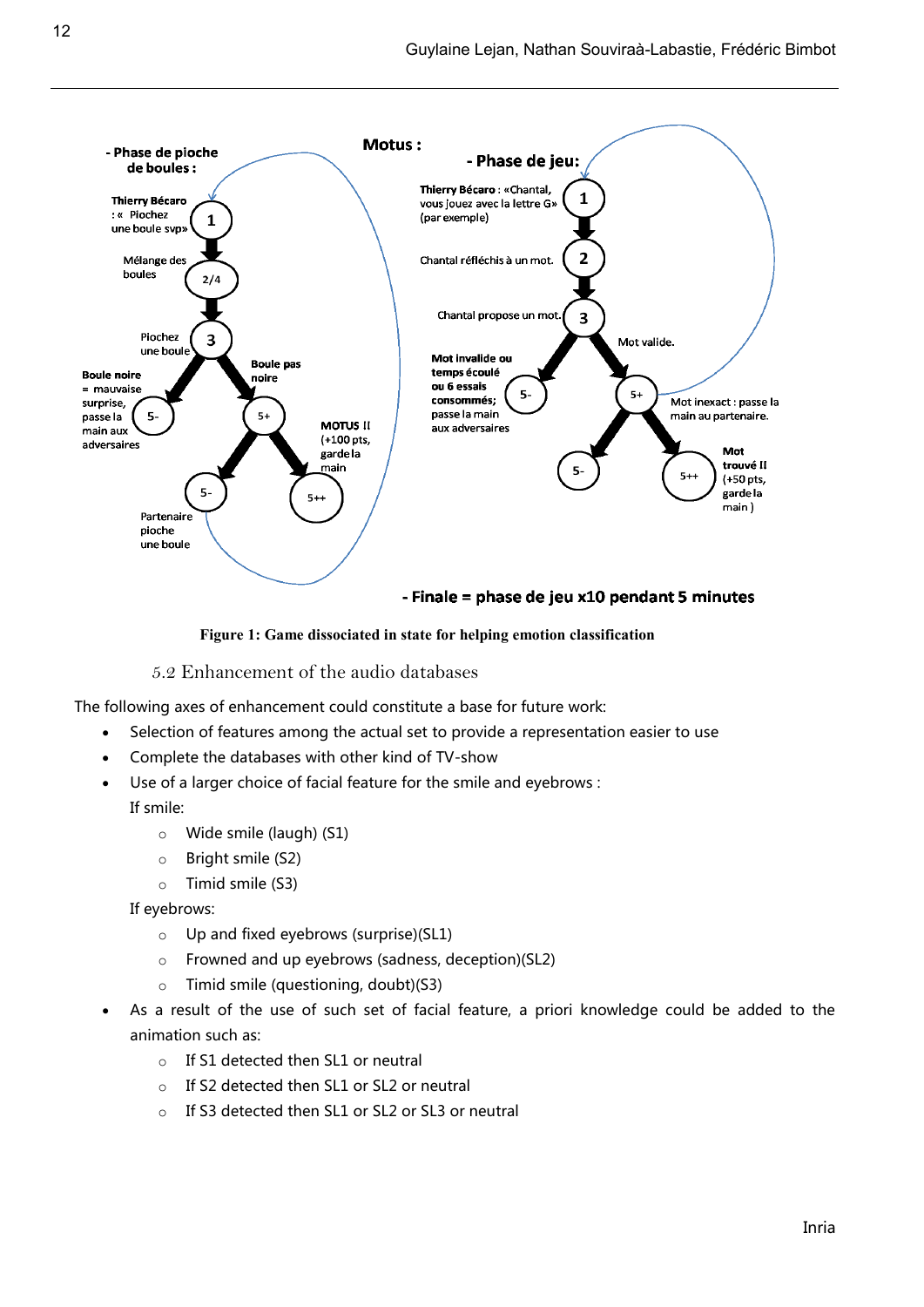- The final system having to process in real-time, the animation quality has to be evaluated subjectively. For this purpose, a mapping to discrete emotions of the avatar of Artefacto has to be found :
	- o Smile S2 to joy
	- o Eyebrows SL1 to surprise
	- o Eyebrow SL2 to sadness
	- o Eyebrows SL3 to fear

## <span id="page-13-0"></span>**Bibliography**

[1] C.M. Lee and S.S. Narayaman, "Toward detecting emotions in spoken dialogs", IEEE Trans. On Speech and Audio Processing, vol. 13, no. 2, pp. 293-303, 2005.

[2] N. F. Fragopanagos and J.G. Taylors, "Emotion recognition in human computer interaction" Neural Networks, vol 18., no. 4, pp. 389 -405,2005.

[3] P. Ekman, "Facial expression and emotion", 44, 1993, American Psychologist, pp. 352-360.

[4] R.Cowie and R. Cornelieus, "Describing the emotional states that are expressed in speech", Speech Communication, vol 40, pp. 5-35,2003.

[5] R. Kehrein, "The prosody of authentic emotions", in Proc. Speech conf., Aix en Provence, FranceApril 2002, pp. 423-426.

[6] D. Wu, T. D. Parson, S S. Narayanan, "Acoustic Feature Analysis in Speech Emotion Primitives Estimation, InterSpeech, Makuhari, Japan, September, 2010.

[7] K. P. Truong and D. A. van Leeuwen, "Automatic Detection of Laugther", Interspeech, Lisbon, Portugal, 4- 8 September, 2005.

[8] S. Petridis and M. Pantic, "Audiovisual Laughter Detection Based in Temporal Features", ICMI'08, October 20-22, Chania, Crete, Greece, 2008.

[9] L. Breiman, "Bagging predictors", Machine Learning, vol. 24 (2), pp. 123-140, 1996.

[10] J. R. Quinlan, "C4.5: Programs for Machine Learning",. Morgan Kaufmann Publishers, 1993.

[11] Cees G. M. Snoek, Marcel Worring, Arnold W. M. Smeulders, "Early versus late fusion in semantic video analysis", Proceedings of the 13th annual ACM international conference on Multimedia, November 06-11, 2005, Hilton, Singapore